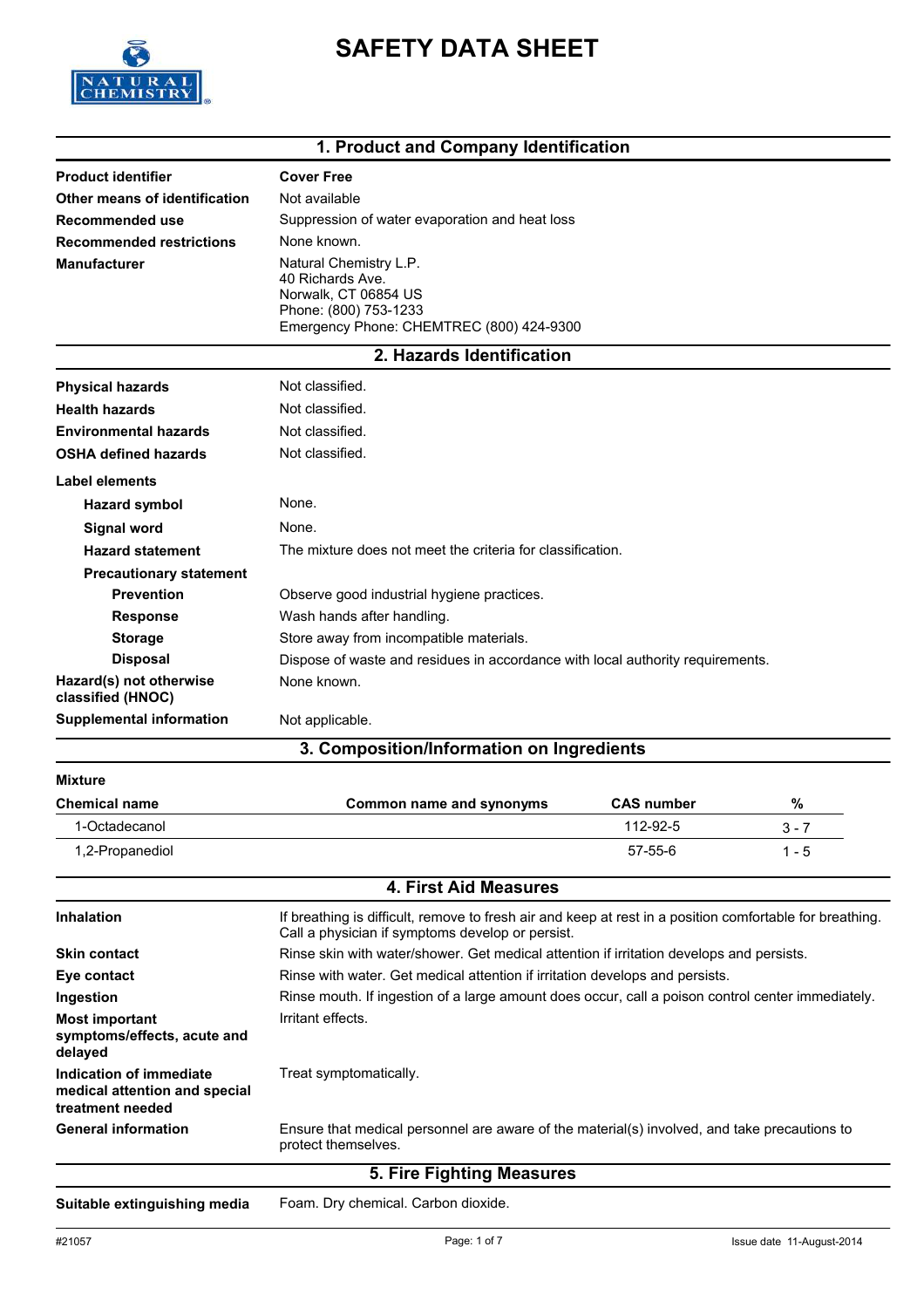| Unsuitable extinguishing<br>media                                         | None known.                                                                                                                                                                                                                                                                                                                                                                                            |              |          |
|---------------------------------------------------------------------------|--------------------------------------------------------------------------------------------------------------------------------------------------------------------------------------------------------------------------------------------------------------------------------------------------------------------------------------------------------------------------------------------------------|--------------|----------|
| Specific hazards arising from<br>the chemical                             | During fire, gases hazardous to health may be formed.                                                                                                                                                                                                                                                                                                                                                  |              |          |
| Special protective equipment<br>and precautions for firefighters          | Self-contained breathing apparatus and full protective clothing must be worn in case of fire.                                                                                                                                                                                                                                                                                                          |              |          |
| <b>Fire-fighting</b><br>equipment/instructions                            | Move containers from fire area if you can do so without risk.                                                                                                                                                                                                                                                                                                                                          |              |          |
| <b>Specific methods</b>                                                   | Use standard firefighting procedures and consider the hazards of other involved materials.                                                                                                                                                                                                                                                                                                             |              |          |
| <b>General fire hazards</b>                                               | No unusual fire or explosion hazards noted.                                                                                                                                                                                                                                                                                                                                                            |              |          |
| <b>Hazardous combustion</b><br>products                                   | Oxides of carbon.                                                                                                                                                                                                                                                                                                                                                                                      |              |          |
| <b>Explosion data</b>                                                     |                                                                                                                                                                                                                                                                                                                                                                                                        |              |          |
| Sensitivity to mechanical<br>impact                                       | Not available.                                                                                                                                                                                                                                                                                                                                                                                         |              |          |
| <b>Sensitivity to static</b><br>discharge                                 | Not available.                                                                                                                                                                                                                                                                                                                                                                                         |              |          |
|                                                                           | <b>6. Accidental Release Measures</b>                                                                                                                                                                                                                                                                                                                                                                  |              |          |
| Personal precautions,<br>protective equipment and<br>emergency procedures | Keep unnecessary personnel away. Keep people away from and upwind of spill/leak. Do not touch<br>damaged containers or spilled material unless wearing appropriate protective clothing. For<br>personal protection, see section 8 of the SDS.                                                                                                                                                          |              |          |
| <b>Methods and materials for</b>                                          | This product is miscible in water. Stop the flow of material, if this is without risk.                                                                                                                                                                                                                                                                                                                 |              |          |
| containment and cleaning up                                               | Large Spills: Dike the spilled material, where this is possible. Cover with plastic sheet to prevent<br>spreading. Absorb in vermiculite, dry sand or earth and place into containers. Prevent entry into<br>waterways, sewer, basements or confined areas.<br>Following product recovery, flush area with water.                                                                                      |              |          |
|                                                                           | Small Spills: Wipe up with absorbent material (e.g. cloth, fleece). Clean surface thoroughly to<br>remove residual contamination.                                                                                                                                                                                                                                                                      |              |          |
| <b>Environmental precautions</b>                                          | Never return spills to original containers for re-use. For waste disposal, see section 13 of the SDS.<br>Avoid discharge into drains, water courses or onto the ground.                                                                                                                                                                                                                                |              |          |
|                                                                           | 7. Handling and Storage                                                                                                                                                                                                                                                                                                                                                                                |              |          |
| <b>Precautions for safe handling</b>                                      | Avoid contact with eyes and skin. Avoid prolonged exposure. Use care in handling/storage.                                                                                                                                                                                                                                                                                                              |              |          |
| Conditions for safe storage,<br>including any incompatibilities           | Store in original tightly closed container. Store away from incompatible materials (see Section 10<br>of the SDS).                                                                                                                                                                                                                                                                                     |              |          |
|                                                                           | 8. Exposure Controls/Personal Protection                                                                                                                                                                                                                                                                                                                                                               |              |          |
| <b>Occupational exposure limits</b>                                       |                                                                                                                                                                                                                                                                                                                                                                                                        |              |          |
|                                                                           | US. AIHA Workplace Environmental Exposure Level (WEEL) Guides                                                                                                                                                                                                                                                                                                                                          |              |          |
| <b>Components</b>                                                         | <b>Type</b>                                                                                                                                                                                                                                                                                                                                                                                            | <b>Value</b> | Form     |
| 1,2-Propanediol (CAS<br>$57-55-6$                                         | <b>TWA</b>                                                                                                                                                                                                                                                                                                                                                                                             | 10 $mg/m3$   | Aerosol. |
| <b>Biological limit values</b>                                            | No biological exposure limits noted for the ingredient(s).                                                                                                                                                                                                                                                                                                                                             |              |          |
| Appropriate engineering<br>controls                                       | Good general ventilation (typically 10 air changes per hour) should be used. Ventilation rates<br>should be matched to conditions. If applicable, use process enclosures, local exhaust ventilation,<br>or other engineering controls to maintain airborne levels below recommended exposure limits. If<br>exposure limits have not been established, maintain airborne levels to an acceptable level. |              |          |
|                                                                           | Individual protection measures, such as personal protective equipment                                                                                                                                                                                                                                                                                                                                  |              |          |
| <b>Eye/face protection</b>                                                | Wear safety glasses with side shields.                                                                                                                                                                                                                                                                                                                                                                 |              |          |
| <b>Skin protection</b>                                                    |                                                                                                                                                                                                                                                                                                                                                                                                        |              |          |
| <b>Hand protection</b>                                                    | Rubber gloves. Confirm with a reputable supplier first.                                                                                                                                                                                                                                                                                                                                                |              |          |
| <b>Other</b>                                                              | Wear suitable protective clothing.                                                                                                                                                                                                                                                                                                                                                                     |              |          |
| <b>Respiratory protection</b>                                             | Not normally required if good ventilation is maintained.                                                                                                                                                                                                                                                                                                                                               |              |          |
| <b>Thermal hazards</b>                                                    | Not applicable.                                                                                                                                                                                                                                                                                                                                                                                        |              |          |
| <b>General hygiene</b><br>considerations                                  | Always observe good personal hygiene measures, such as washing after handling the material<br>and before eating, drinking, and/or smoking. Routinely wash work clothing and protective<br>equipment to remove contaminants.                                                                                                                                                                            |              |          |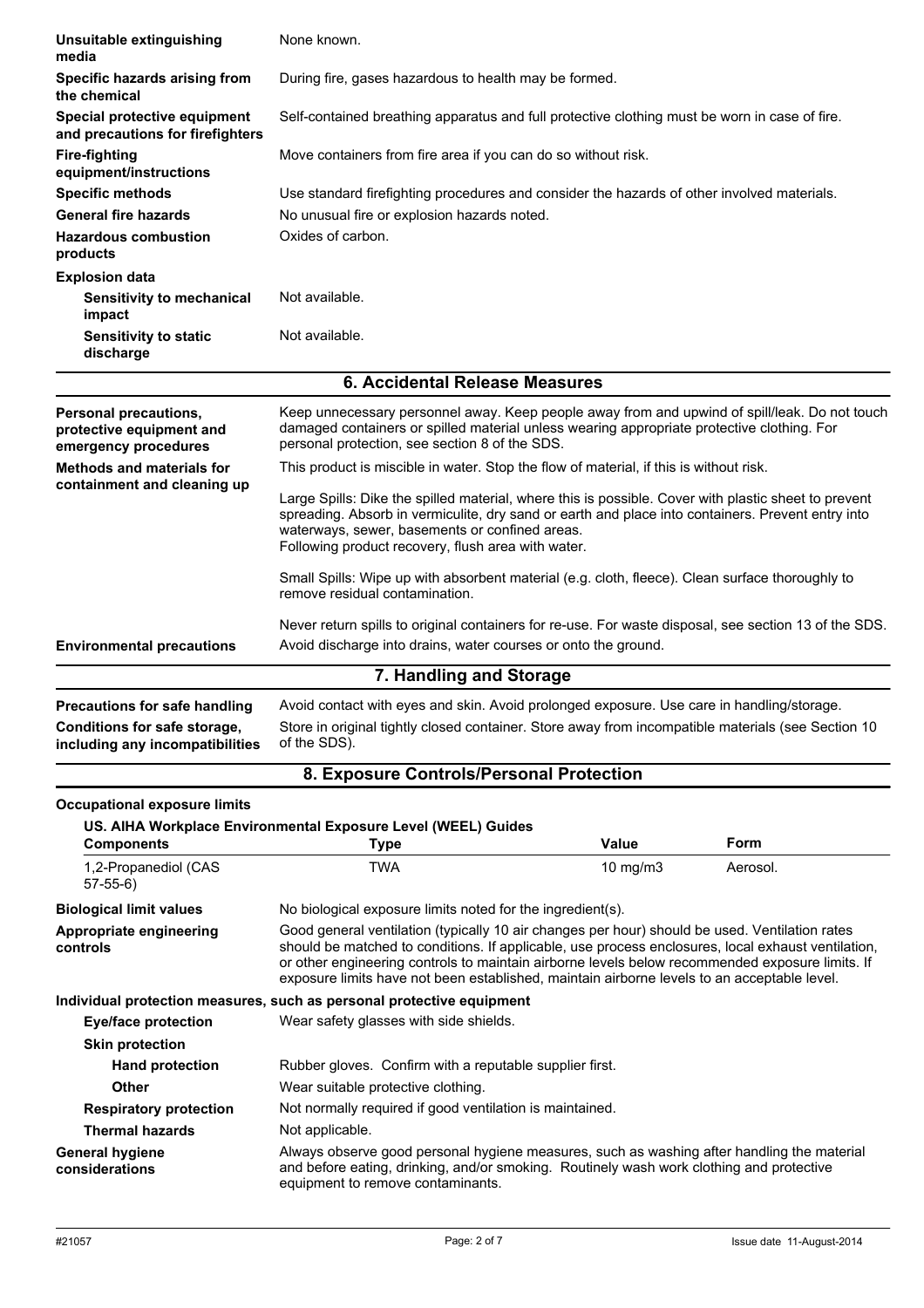# **9. Physical and Chemical Properties**

| <b>Routes of exposure</b>                         | Eye, Skin contact, Inhalation, Ingestion.                   |  |  |
|---------------------------------------------------|-------------------------------------------------------------|--|--|
|                                                   | 11. Toxicological Information                               |  |  |
|                                                   |                                                             |  |  |
| <b>Hazardous decomposition</b><br>products        | Oxides of carbon.                                           |  |  |
| Incompatible materials                            | Strong oxidizing agents.                                    |  |  |
| <b>Conditions to avoid</b>                        | Contact with incompatible materials.                        |  |  |
| <b>Chemical stability</b>                         | Material is stable under normal conditions.                 |  |  |
| <b>Possibility of hazardous</b><br>reactions      | No dangerous reaction known under conditions of normal use. |  |  |
| <b>Reactivity</b>                                 | None known.                                                 |  |  |
|                                                   | 10. Stability and Reactivity                                |  |  |
| <b>Viscosity</b>                                  | Not available.                                              |  |  |
| <b>Decomposition temperature</b>                  | Not available.                                              |  |  |
| <b>Auto-ignition temperature</b>                  | Not available.                                              |  |  |
| Solubility(ies)                                   | Complete                                                    |  |  |
| <b>Relative density</b>                           | 8.2 - 8.4 lb/gal                                            |  |  |
| <b>Vapor density</b>                              | Not available.                                              |  |  |
| Vapor pressure                                    | Not available.                                              |  |  |
| Explosive limit - upper (%)                       | Not available.                                              |  |  |
| Explosive limit - lower (%)                       | Not available.                                              |  |  |
| <b>Flammability limit - upper</b><br>(%)          | Not available.                                              |  |  |
| <b>Flammability limit - lower</b><br>(%)          | Not available.                                              |  |  |
| Upper/lower flammability or explosive limits      |                                                             |  |  |
| <b>Flammability (solid, gas)</b>                  | Not applicable.                                             |  |  |
| <b>Evaporation rate</b>                           | Not available.                                              |  |  |
| <b>Flash point</b>                                | Not available.                                              |  |  |
| <b>Partition coefficient</b><br>(n-octanol/water) | Not available.                                              |  |  |
| <b>Specific gravity</b>                           | $0.97 - 1$                                                  |  |  |
| Pour point                                        | Not available.                                              |  |  |
| range                                             |                                                             |  |  |
| Initial boiling point and boiling                 | Not available.                                              |  |  |
| Melting point/freezing point                      | Not available.                                              |  |  |
| pН                                                | $8 - 10$                                                    |  |  |
| <b>Odor threshold</b>                             | Not available.                                              |  |  |
| Odor                                              | Not available.                                              |  |  |
| Color                                             | Orange                                                      |  |  |
| Form                                              | Liquid.                                                     |  |  |
| <b>Physical state</b>                             | Liquid.                                                     |  |  |
| Appearance                                        | Milky                                                       |  |  |

| Information on likely routes of exposure                                           |                                                    |
|------------------------------------------------------------------------------------|----------------------------------------------------|
| Ingestion                                                                          | Expected to be a low ingestion hazard.             |
| <b>Inhalation</b>                                                                  | No adverse effects due to inhalation are expected. |
| <b>Skin contact</b>                                                                | May be irritating to the skin.                     |
| Eye contact                                                                        | May be irritating to eyes.                         |
| Symptoms related to the<br>physical, chemical and<br>toxicological characteristics | Irritant effects.                                  |
| Information on toxicological effects                                               |                                                    |
| Acute toxicity                                                                     |                                                    |
|                                                                                    |                                                    |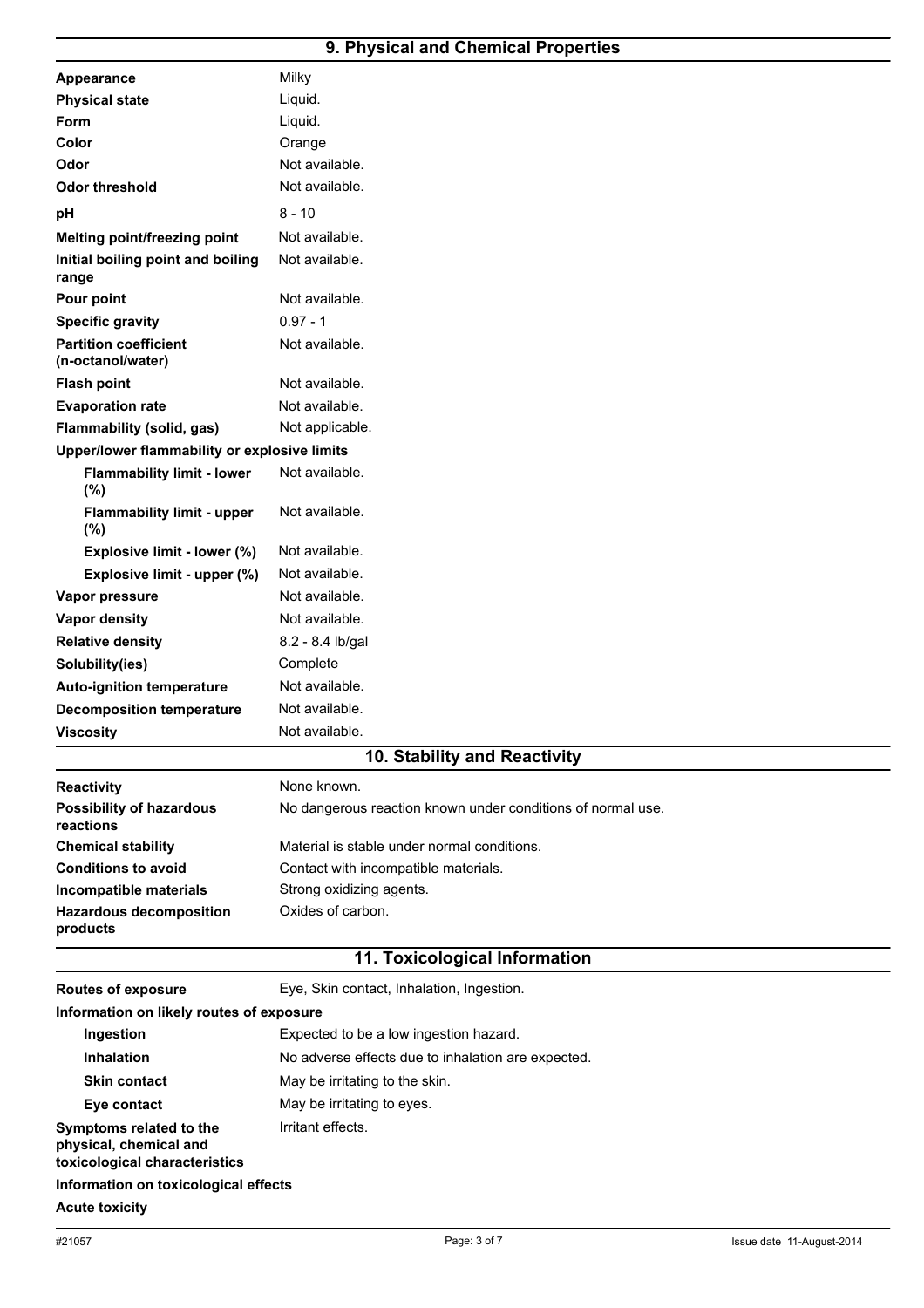| <b>Components</b>                                             | <b>Species</b>                                                                                                                                        | <b>Test Results</b> |
|---------------------------------------------------------------|-------------------------------------------------------------------------------------------------------------------------------------------------------|---------------------|
| 1,2-Propanediol (CAS 57-55-6)<br><b>Acute</b>                 |                                                                                                                                                       |                     |
| Dermal<br>LD50                                                | Rabbit                                                                                                                                                | 20800 mg/kg         |
| Inhalation<br><b>LC50</b>                                     | Not available                                                                                                                                         |                     |
| Oral                                                          |                                                                                                                                                       |                     |
| LD50                                                          | Dog                                                                                                                                                   | 19000 mg/kg         |
|                                                               | Guinea pig                                                                                                                                            | 184000 mg/kg        |
|                                                               | Mouse                                                                                                                                                 | 23900 mg/kg         |
|                                                               | Rabbit                                                                                                                                                | 14800 mg/kg         |
|                                                               | Rat                                                                                                                                                   | 20000 mg/kg         |
| 1-Octadecanol (CAS 112-92-5)                                  |                                                                                                                                                       |                     |
| <b>Acute</b>                                                  |                                                                                                                                                       |                     |
| Dermal                                                        |                                                                                                                                                       |                     |
| LD50                                                          | Rabbit                                                                                                                                                | > 3000 mg/kg        |
|                                                               |                                                                                                                                                       | $>$ 3 g/kg          |
| Inhalation                                                    |                                                                                                                                                       |                     |
| <b>LC50</b>                                                   | Not available                                                                                                                                         |                     |
| Oral<br>LD50                                                  | Rat                                                                                                                                                   | > 5000 mg/kg        |
| <b>Skin corrosion/irritation</b>                              | May cause irritation.                                                                                                                                 |                     |
| <b>Exposure minutes</b>                                       | Not available.                                                                                                                                        |                     |
| Erythema value                                                | Not available.                                                                                                                                        |                     |
| Oedema value                                                  | Not available.                                                                                                                                        |                     |
| Serious eye damage/eye<br><i>irritation</i>                   | May be irritating to eyes.                                                                                                                            |                     |
| <b>Corneal opacity value</b>                                  | Not available.                                                                                                                                        |                     |
| <b>Iris lesion value</b>                                      | Not available.                                                                                                                                        |                     |
| <b>Conjunctival reddening</b><br>value                        | Not available.                                                                                                                                        |                     |
| Conjunctival oedema value                                     | Not available.                                                                                                                                        |                     |
| <b>Recover days</b>                                           | Not available.                                                                                                                                        |                     |
| Respiratory or skin sensitization                             |                                                                                                                                                       |                     |
| <b>Respiratory sensitization</b><br><b>Skin sensitization</b> | Not classified.                                                                                                                                       |                     |
| <b>Germ cell mutagenicity</b>                                 | This product is not expected to cause skin sensitization.<br>No data available to indicate product or any components present at greater than 0.1% are |                     |
|                                                               | mutagenic or genotoxic.                                                                                                                               |                     |
| <b>Mutagenicity</b>                                           | No data available to indicate product or any components present at greater than 0.1% are<br>mutagenic or genotoxic.                                   |                     |
| Carcinogenicity                                               | This product is not considered to be a carcinogen by IARC, ACGIH, NTP, or OSHA.                                                                       |                     |
| <b>Reproductive toxicity</b>                                  | This product is not expected to cause reproductive or developmental effects.                                                                          |                     |
| <b>Teratogenicity</b>                                         | Not classified.                                                                                                                                       |                     |
| Specific target organ toxicity -<br>single exposure           | Not classified.                                                                                                                                       |                     |
| Specific target organ toxicity -<br>repeated exposure         | Not classified.                                                                                                                                       |                     |
| <b>Aspiration hazard</b>                                      | Not classified.                                                                                                                                       |                     |
| <b>Chronic effects</b>                                        | Not classified.                                                                                                                                       |                     |
| <b>Further information</b>                                    | Not available.                                                                                                                                        |                     |
| <b>Name of Toxicologically</b><br><b>Synergistic Products</b> | Not available.                                                                                                                                        |                     |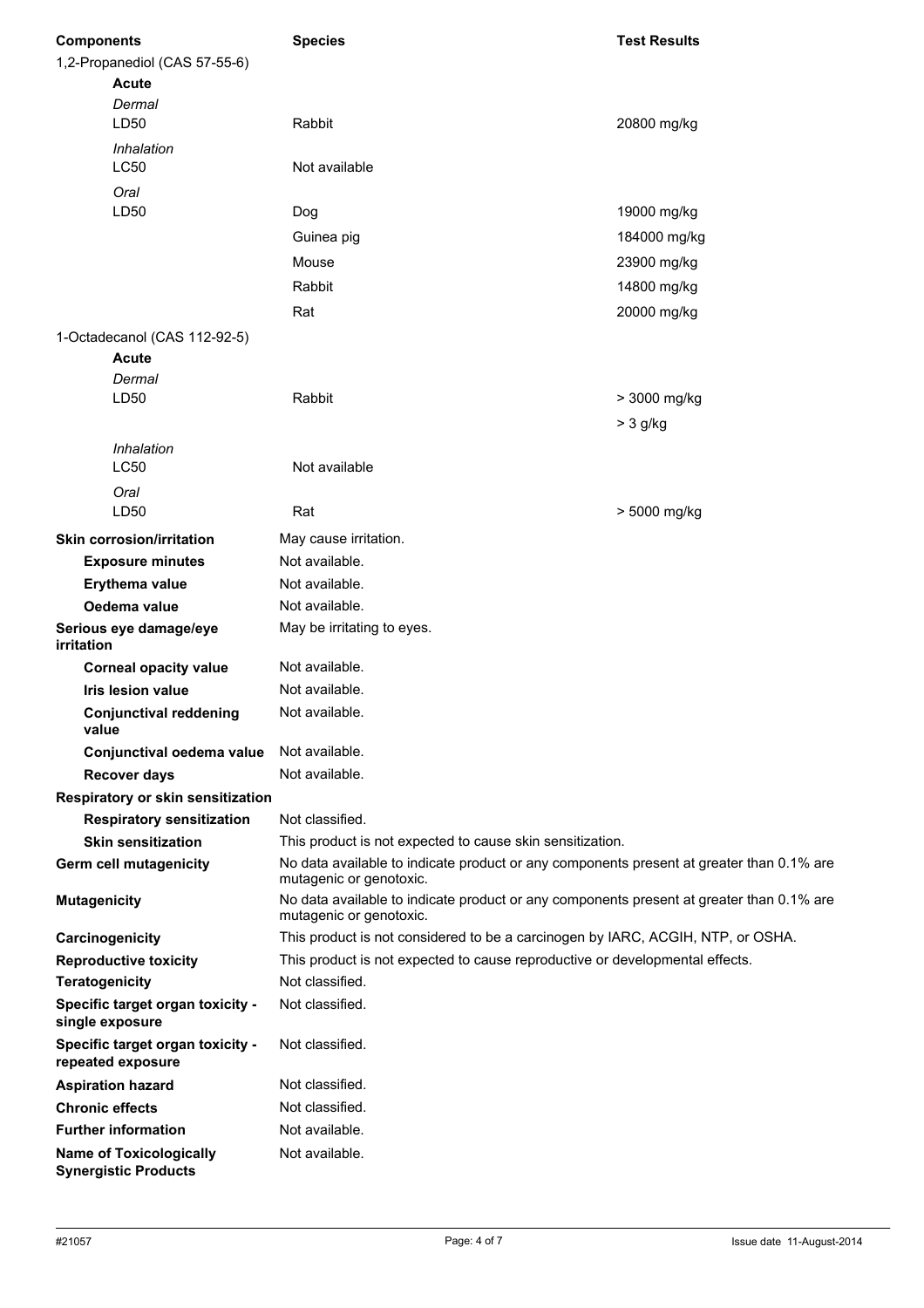|                                          |                    | 12. Ecological Information                                                                                                                                                                                             |                        |
|------------------------------------------|--------------------|------------------------------------------------------------------------------------------------------------------------------------------------------------------------------------------------------------------------|------------------------|
| <b>Ecotoxicity</b>                       | See below          | The product is not classified as environmentally hazardous. However, this does not exclude the<br>possibility that large or frequent spills can have a harmful or damaging effect on the environment.                  |                        |
| <b>Components</b>                        |                    | <b>Species</b>                                                                                                                                                                                                         | <b>Test Results</b>    |
| 1,2-Propanediol (CAS 57-55-6)            |                    |                                                                                                                                                                                                                        |                        |
| Crustacea                                | EC <sub>50</sub>   | Daphnia                                                                                                                                                                                                                | 10000 mg/L, 48 Hours   |
| <b>Aquatic</b>                           |                    |                                                                                                                                                                                                                        |                        |
| Crustacea                                | EC50               | Water flea (Daphnia magna)                                                                                                                                                                                             | > 10000 mg/l, 48 hours |
| Fish                                     | <b>LC50</b>        | Fathead minnow (Pimephales promelas) 710 mg/l, 96 hours                                                                                                                                                                |                        |
| 1-Octadecanol (CAS 112-92-5)             |                    |                                                                                                                                                                                                                        |                        |
| Crustacea                                | <b>EC50</b>        | Daphnia                                                                                                                                                                                                                | 1666 mg/L, 48 Hours    |
| <b>Persistence and degradability</b>     |                    | No data is available on the degradability of this product.                                                                                                                                                             |                        |
| <b>Bioaccumulative potential</b>         |                    | No data available.                                                                                                                                                                                                     |                        |
| <b>Mobility in soil</b>                  | No data available. |                                                                                                                                                                                                                        |                        |
| <b>Mobility in general</b>               |                    | Not available.                                                                                                                                                                                                         |                        |
| <b>Other adverse effects</b>             |                    | No other adverse environmental effects (e.g. ozone depletion, photochemical ozone creation<br>potential, endocrine disruption, global warming potential) are expected from this component.                             |                        |
|                                          |                    | 13. Disposal Considerations                                                                                                                                                                                            |                        |
| <b>Disposal instructions</b>             |                    | Collect and reclaim or dispose in sealed containers at licensed waste disposal site.                                                                                                                                   |                        |
| <b>Local disposal regulations</b>        |                    | Dispose in accordance with all applicable regulations.                                                                                                                                                                 |                        |
| Hazardous waste code                     |                    | The waste code should be assigned in discussion between the user, the producer and the waste<br>disposal company.                                                                                                      |                        |
| Waste from residues / unused<br>products |                    | Dispose of in accordance with local regulations. Empty containers or liners may retain some<br>product residues. This material and its container must be disposed of in a safe manner (see:<br>Disposal instructions). |                        |
| <b>Contaminated packaging</b>            | emptied.           | Empty containers should be taken to an approved waste handling site for recycling or disposal.<br>Since emptied containers may retain product residue, follow label warnings even after container is                   |                        |
|                                          |                    | <b>14. Transport Information</b>                                                                                                                                                                                       |                        |
|                                          |                    |                                                                                                                                                                                                                        |                        |
| U.S. Department of Transportation (DOT)  |                    |                                                                                                                                                                                                                        |                        |

Not regulated as dangerous goods.

### **Transportation of Dangerous Goods (TDG - Canada)**

Not regulated as dangerous goods.

### **15. Regulatory Information**

**Canadian federal regulations** This product has been classified in accordance with the hazard criteria of the Controlled Products Regulations and the SDS contains all the information required by the Controlled Products Regulations.

#### **Canada WHMIS Ingredient Disclosure: Threshold limits**

1,2-Propanediol (CAS 57-55-6) 1 %

**WHMIS status** Controlled **WHMIS classification** Class D - Division 2B **WHMIS labeling**

**US federal regulations TSCA Section 12(b) Export Notification (40 CFR 707, Subpt. D)** Not regulated. **CERCLA Hazardous Substance List (40 CFR 302.4)** Not listed. **US CAA Section 111 Volatile Organic Compounds: Listed substance** 1,2-Propanediol (CAS 57-55-6) Listed.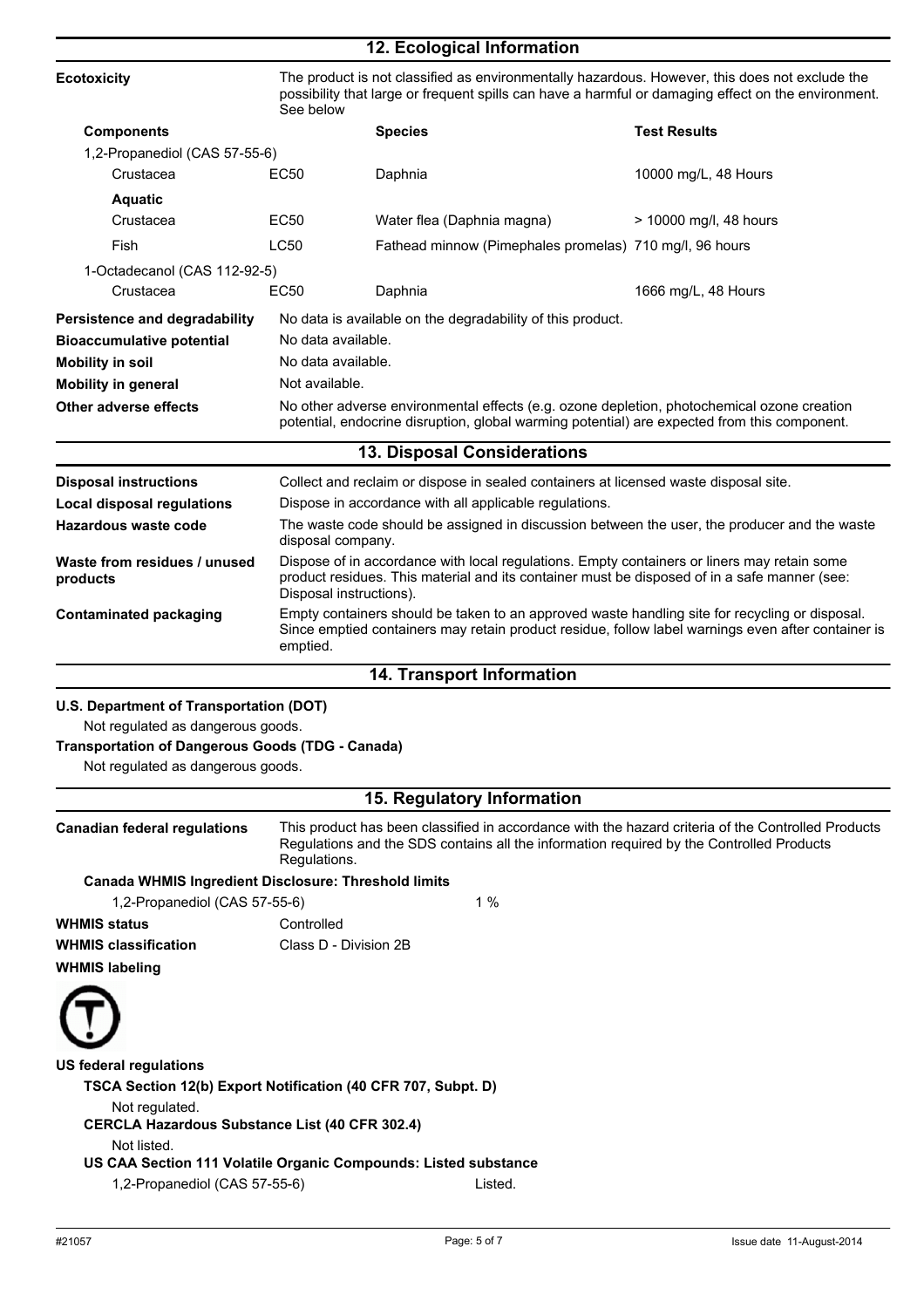|                                                                                                         | Clean Air Act (CAA) Section 112(r) Accidental Release Prevention (40 CFR 68.130)                                                                                                                  |                        |
|---------------------------------------------------------------------------------------------------------|---------------------------------------------------------------------------------------------------------------------------------------------------------------------------------------------------|------------------------|
| Not regulated.                                                                                          |                                                                                                                                                                                                   |                        |
|                                                                                                         | Clean Air Act (CAA) Section 112 Hazardous Air Pollutants (HAPs) List                                                                                                                              |                        |
| Not regulated.                                                                                          |                                                                                                                                                                                                   |                        |
| <b>Hazard categories</b>                                                                                | Superfund Amendments and Reauthorization Act of 1986 (SARA)<br>Immediate Hazard - No<br>Delayed Hazard - No<br>Fire Hazard - No<br>Pressure Hazard - No                                           |                        |
| <b>SARA 302 Extremely</b><br>hazardous substance                                                        | Reactivity Hazard - No<br>No                                                                                                                                                                      |                        |
| SARA 311/312 Hazardous<br>chemical                                                                      | No.                                                                                                                                                                                               |                        |
| SARA 313 (TRI reporting)<br>Not regulated.                                                              |                                                                                                                                                                                                   |                        |
| <b>Other federal regulations</b>                                                                        |                                                                                                                                                                                                   |                        |
| <b>Clean Water Act (CWA)</b><br><b>Section 112(r) (40 CFR</b><br>68.130)                                | Hazardous substance                                                                                                                                                                               |                        |
| <b>Safe Drinking Water Act</b><br>(SDWA)                                                                | Not regulated.                                                                                                                                                                                    |                        |
| <b>Food and Drug</b><br><b>Administration (FDA)</b>                                                     | Not regulated.                                                                                                                                                                                    |                        |
| <b>US state regulations</b>                                                                             | California Safe Drinking Water and Toxic Enforcement Act of 1986 (Proposition 65): This material<br>is not known to contain any chemicals currently listed as carcinogens or reproductive toxins. |                        |
|                                                                                                         | US - California Proposition 65 - Carcinogens & Reproductive Toxicity (CRT): Listed substance                                                                                                      |                        |
| Not listed.                                                                                             |                                                                                                                                                                                                   |                        |
| US - Minnesota Haz Subs: Listed substance                                                               |                                                                                                                                                                                                   |                        |
| 1,2-Propanediol (CAS 57-55-6)                                                                           | Listed.<br>US - New Jersey RTK - Substances: Listed substance                                                                                                                                     |                        |
| 1,2-Propanediol (CAS 57-55-6)                                                                           | Listed.                                                                                                                                                                                           |                        |
|                                                                                                         | US - Texas Effects Screening Levels: Listed substance                                                                                                                                             |                        |
| 1,2-Propanediol (CAS 57-55-6)<br>1-Octadecanol (CAS 112-92-5)<br>US. Massachusetts RTK - Substance List | Listed.<br>Listed.                                                                                                                                                                                |                        |
| Not regulated.                                                                                          |                                                                                                                                                                                                   |                        |
| US. Pennsylvania RTK - Hazardous Substances                                                             |                                                                                                                                                                                                   |                        |
| 1,2-Propanediol (CAS 57-55-6)<br><b>US. Rhode Island RTK</b><br>Not regulated.                          | Listed.                                                                                                                                                                                           |                        |
| <b>Inventory status</b>                                                                                 |                                                                                                                                                                                                   |                        |
| Country(s) or region                                                                                    | <b>Inventory name</b>                                                                                                                                                                             | On inventory (yes/no)* |
| Canada                                                                                                  | Domestic Substances List (DSL)                                                                                                                                                                    | Yes.                   |
| Canada                                                                                                  | Non-Domestic Substances List (NDSL)                                                                                                                                                               | No                     |
| United States & Puerto Rico                                                                             | Toxic Substances Control Act (TSCA) Inventory                                                                                                                                                     | Yes                    |
|                                                                                                         | *A "Yes" indicates that all components of this product comply with the inventory requirements administered by the governing country(s)                                                            |                        |